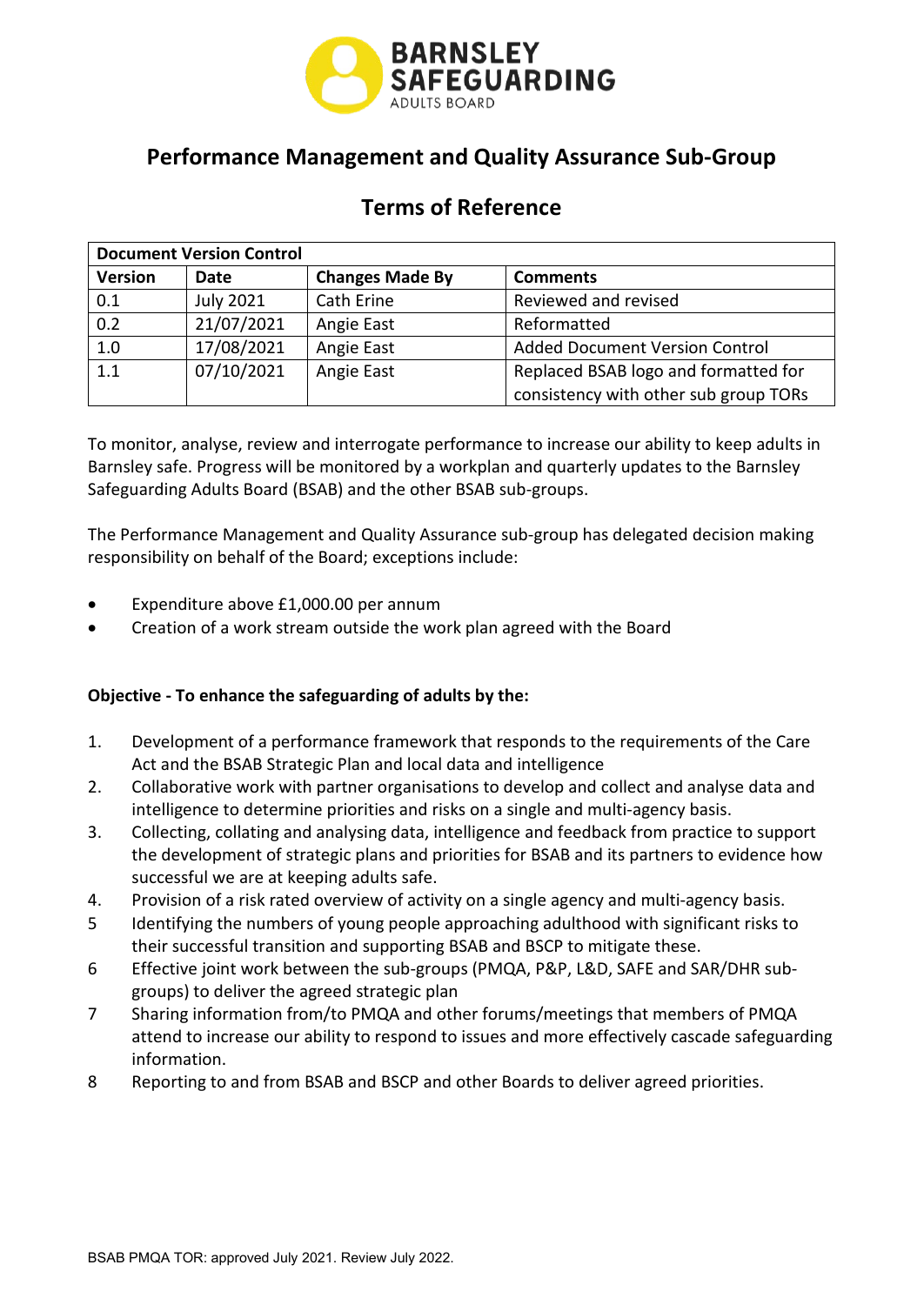## **Reporting Requirements and Frequency of Meetings**

The Sub-group will meet on a bi-monthly basis between Board meetings, with additional meetings arranged as and when necessary to meet reporting and delivery requirements. The Sub-group is required to maintain a work plan, created from the strategic plan and analyse and report on data and practice quarterly. The sub-group will commit to:

- 1. Review Terms of Reference (at least bi-annually)
- 2. Review its achievements and challenges and to assess and evaluate its effectiveness to inform continuous improvement.
- 3. Consider its future requirements including decision making parameters and budgetary responsibilities.

The meeting should be structured to ensure the full participation of representatives from all partners. The Performance Management and Quality Assurance Sub-Group Chair/Vice Chair will provide a written report supported by contributions from Sub-Group Members to every Safeguarding Adults Board meeting.

Members of the Safeguarding Adults Performance Management and Quality Assurance Sub-Group reserve the right to convene an extraordinary meeting if required.

All meetings will be minuted and minutes will be supplied to BSAB.

#### **Chair**

The Chair is endorsed by the Safeguarding Adults Board and must attend the Safeguarding Adults Board.

 The Chair will retain tenure for three years; the Deputy Chair will replace the Chair at the end of the third year. A new Vice Chair will be appointed from within the sub-group membership.

 The change in Chair will be co-ordinated with that of the Chair of the Performance Management Board to reduce the incidence of chairs changing in the same year. and Quality Assurance and the Learning and Development Sub-groups of the Safeguarding Adults

#### **Membership and attendance**

 of statutory, independent and voluntary agencies with the ability to co-opt associate members for The Performance Management and Quality Assurance Sub-Group will consist of members nominated by the Safeguarding Adults Board member organisations. It will consist of a core group specific areas of activity.

 the case of non-attendance by a member or deputy for two or more meetings, this will be brought to the attention of the Safeguarding Adults Board. Attendance at the sub-group will be monitored and recorded via a RAG rated attendance sheet. In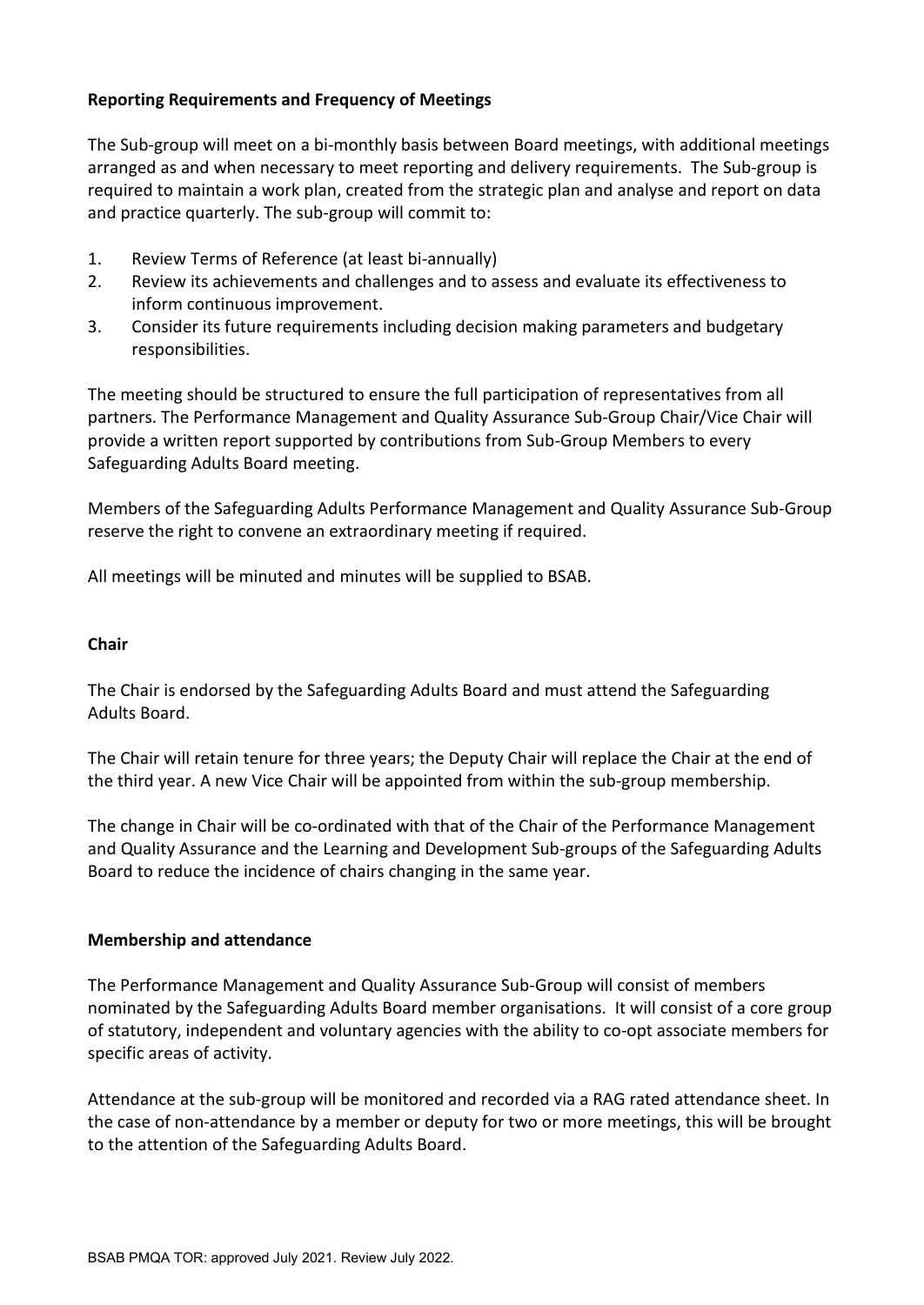### **Quoracy**

Decisions can only be taken if the meeting is quorate; quoracy will be achieved if the following criteria are met:

- Presence of Chair or Vice Chair
- Representation of 50% of the Performance Management and Quality Assurance group membership, excluding the chair of the meeting.

BSAB will be informed of all non-quorate meetings.

### **Co-ordination and Support**

This will be provided by the Safeguarding Adults Board Manager and Safeguarding Adults Business Support Team.

 comments, after which time the minutes will be classed as a true and accurate record of the Members will be given 7 days following the release of meeting minutes in which to give meeting.

Date of Terms of Reference: July 2021

Review Date: July 2022